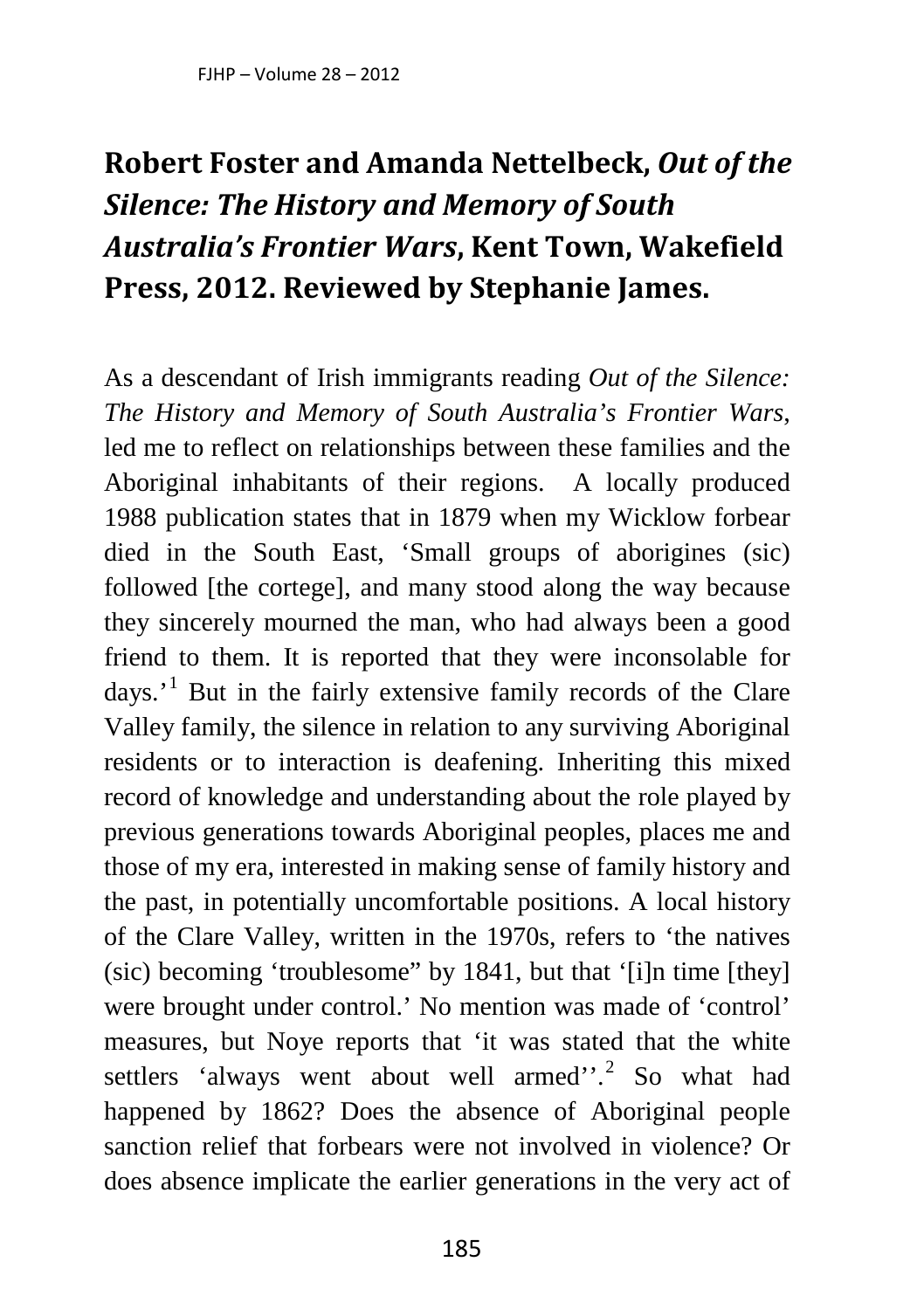dispossession – they could only acquire their land because the Ngadjuri people had been driven away?<sup>[3](#page--1-2)</sup>

The title of Foster and Nettelbeck's book deliberately resonates with WEH Stanner's powerful 1968 characterisation of 'the great Australian silence' to describe this nation's capacity to obliterate memory, mention or marking of its Aboriginal past or present. In presenting a detailed and accessible account of both the actual record of frontier violence between 1840 and 1878, and the ways it has been documented over time, the authors present contemporary South Australians, ordinary citizens and those in positions of power, with a series of discomforting challenges.

The book has a two part structure, the first part titled 'The war between the races.' Here the seven chapters detail the chronology of violent episodes as Europeans strengthened their occupation of the colony in the nineteenth century. Alongside the narrative, the playing out of the complex legal, administrative and operational issues about what constituted British citizenship and protection, and how anomalies were resolved (or ignored), about how the legal system responded to known crimes where suspects or witnesses vanished, where witnesses were subject to equal compulsion with suspects, and where the declaration of martial law ensured that legalities were bypassed. Some of the violent incidents are widely known – the Maria Massacre of 1839, the Rufus River events of 1841 and perhaps those of the Port Lincoln region in the 1840s – but many others are acknowledged only within their region. The 1841 introduction of the Mounted Police to the troubled Port Lincoln area (after a brief military intervention), led to some protection for settlers, but expectations that the latter would also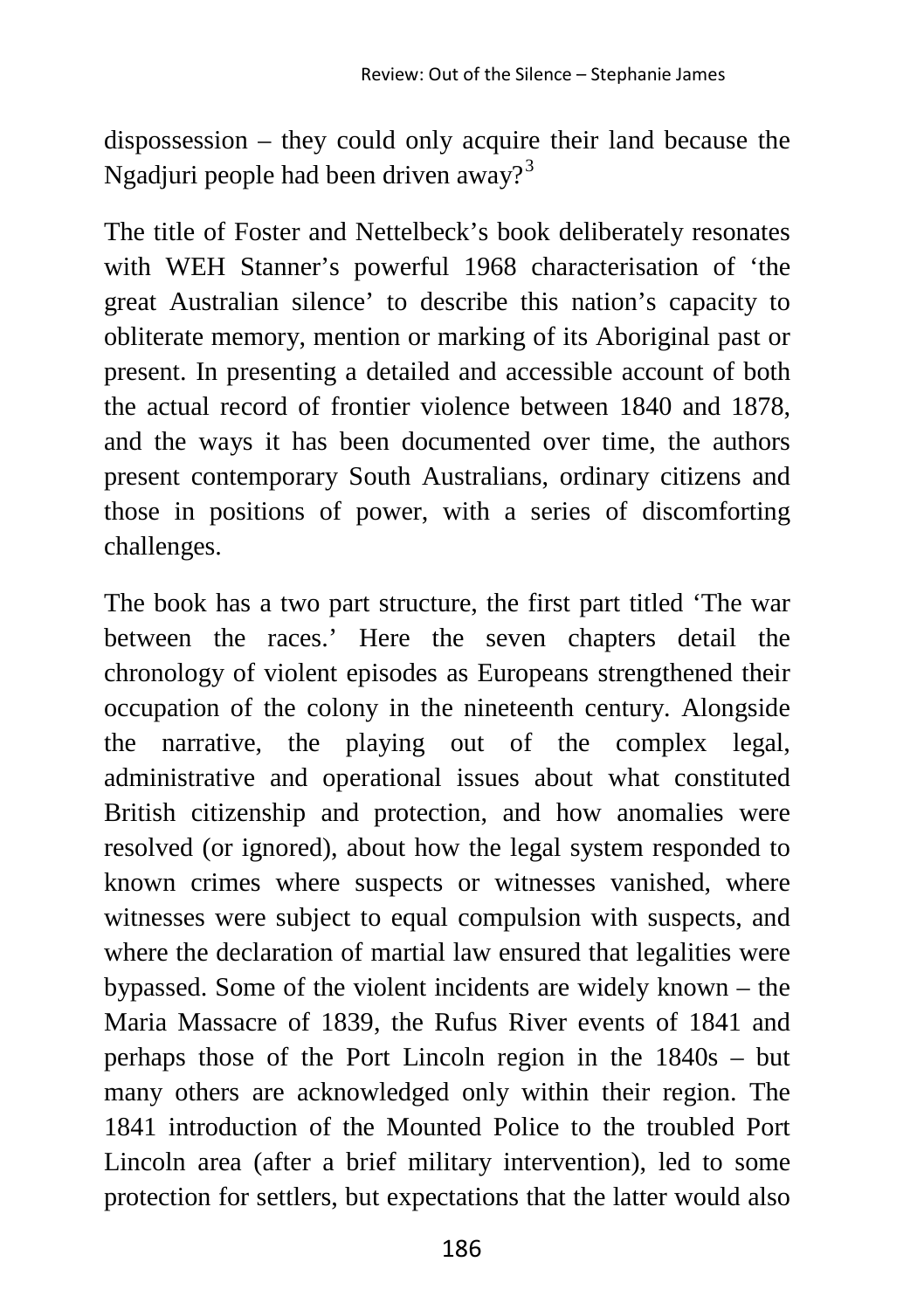use their firearms when necessary against Aboriginals, underlined the fact that all three groups were combatants in frontier wars.' (p.120). That the colony had Native Police will possibly surprise many readers who may be cognisant of the violent reputation of such groups in Far North Queensland, but ignorant of South Australian versions operating firstly during the early 1850s, and then on the Central Australian Frontier from the mid 1880s. This final policing episode, according to the authors, shows 'it was only possible to fulfil the rule of law when Aboriginal resistance had been effectively suppressed, and Aboriginal people themselves effectively subjugated.' (p.124).

Within the second section, headed 'Negotiating the Past,' the three chapters show how these dimensions of the state's past have been dealt with at significant points since Federation, the times when any Aboriginal connection was minimised, when features of Aboriginal occupation were idealised and their post-1836 'adjustments' romanticised, through to the challenges which followed the 1967 Referendum, and the dismantling of layers of controlling legislation through to semblances of greater equality, and perhaps acceptance. The authors ensure the text's immediacy is emphasised by focusing on the changing nature of Proclamation Day. The official annual repository from 1857 of the pious restatement of the original declaration of the colony's intentions towards the original inhabitants – more than half of the Proclamation of South Australia read first by Governor Hindmarsh on 28 December 1836 was devoted to Aboriginal rights and welfare - functioned more of a celebration of hypocrisy than anything else. As Foster and Nettelbeck make clear, the recycled oratory from 1836 meant little or nothing until very recently, perhaps supporting the truism about the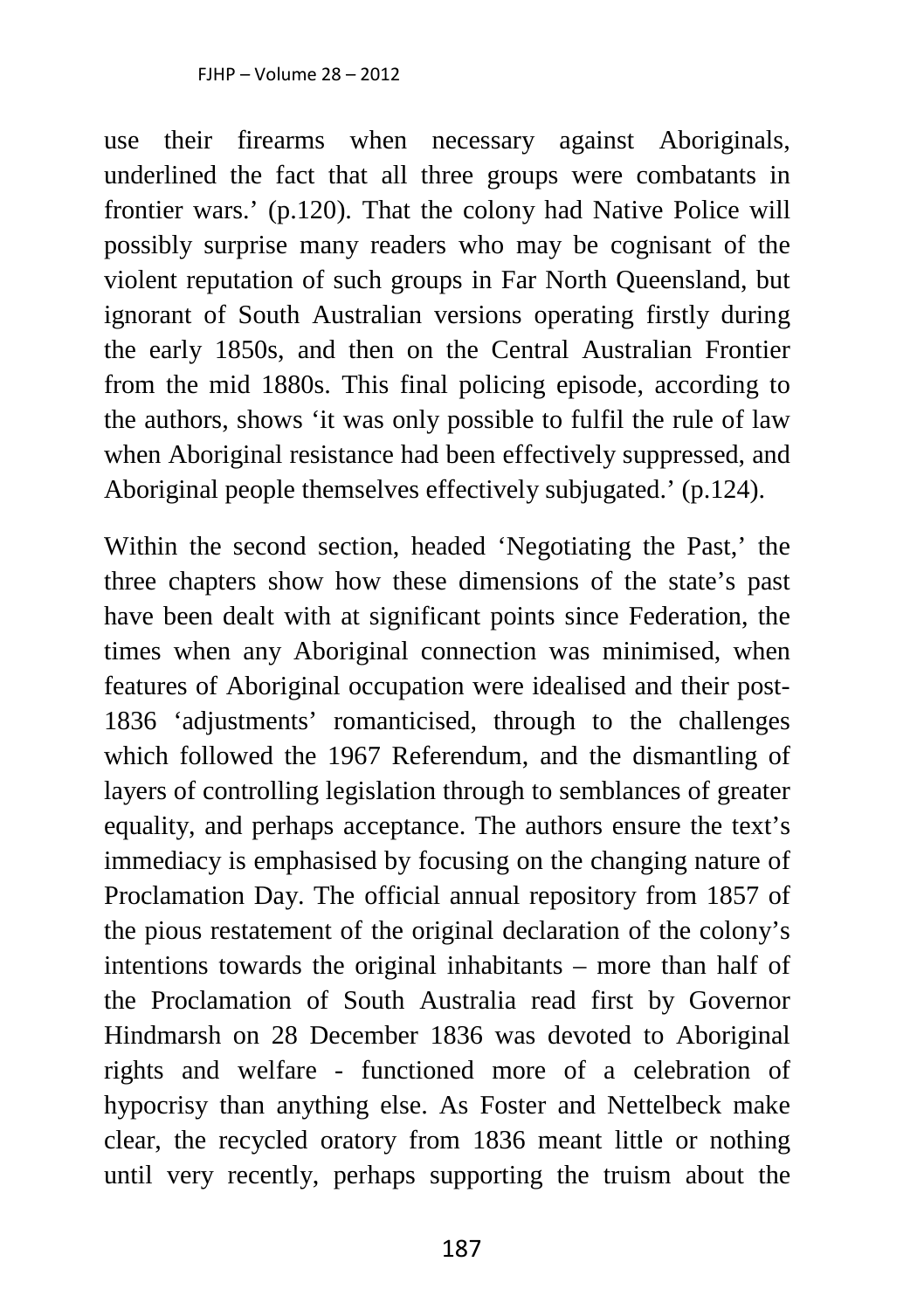paving of the good intentions road as far as South Australia's Aboriginal population has been concerned.

Within the text, a number of paradoxes emerge: The founding of the colony at the point of Westminster's intense preoccupation with Indigenous rights in the Empire, questions of Aboriginals as British subjects, and conflict between the roles of Protectors of Aboriginals and Police Commissioners. By 1836 Colonial Office recognition of violence towards Aboriginals was reflected in its resolve that the extension of British legal rights would prevent 'the kind of settler excesses' seen in earlier colonies. (p.2) Foster and Nettelbeck pinpoint the continuing administrative debate about whether the Aboriginal population was amenable to the rule of law – and the subsequent role confusion between their 'protectors' and those whose overt role was the support of the settler population.

In conjunction with the text's recurrent theme - that the South Australian has cherished its 'sense of difference,' having a 'reputation for the humanitarian treatment of Aboriginal people,' and a 'better' history of interaction than elsewhere on the continent, but that this position is more than 'fatally flawed' – the writers construct a careful, layered argument. The colonial story of race relations has dimensions identical to other colonies. And while the national story, especially in pre 1970s texts might encompass more of Stanner's silence, Foster and Nettelbeck demonstrate the ways that local histories always included dimensions of Aboriginal and European conflict. They argue strongly that these events and their recording and remembering are 'inexorably linked.' (p.9). Their goal is enlightenment, locating and understanding the past in the present, where aspects